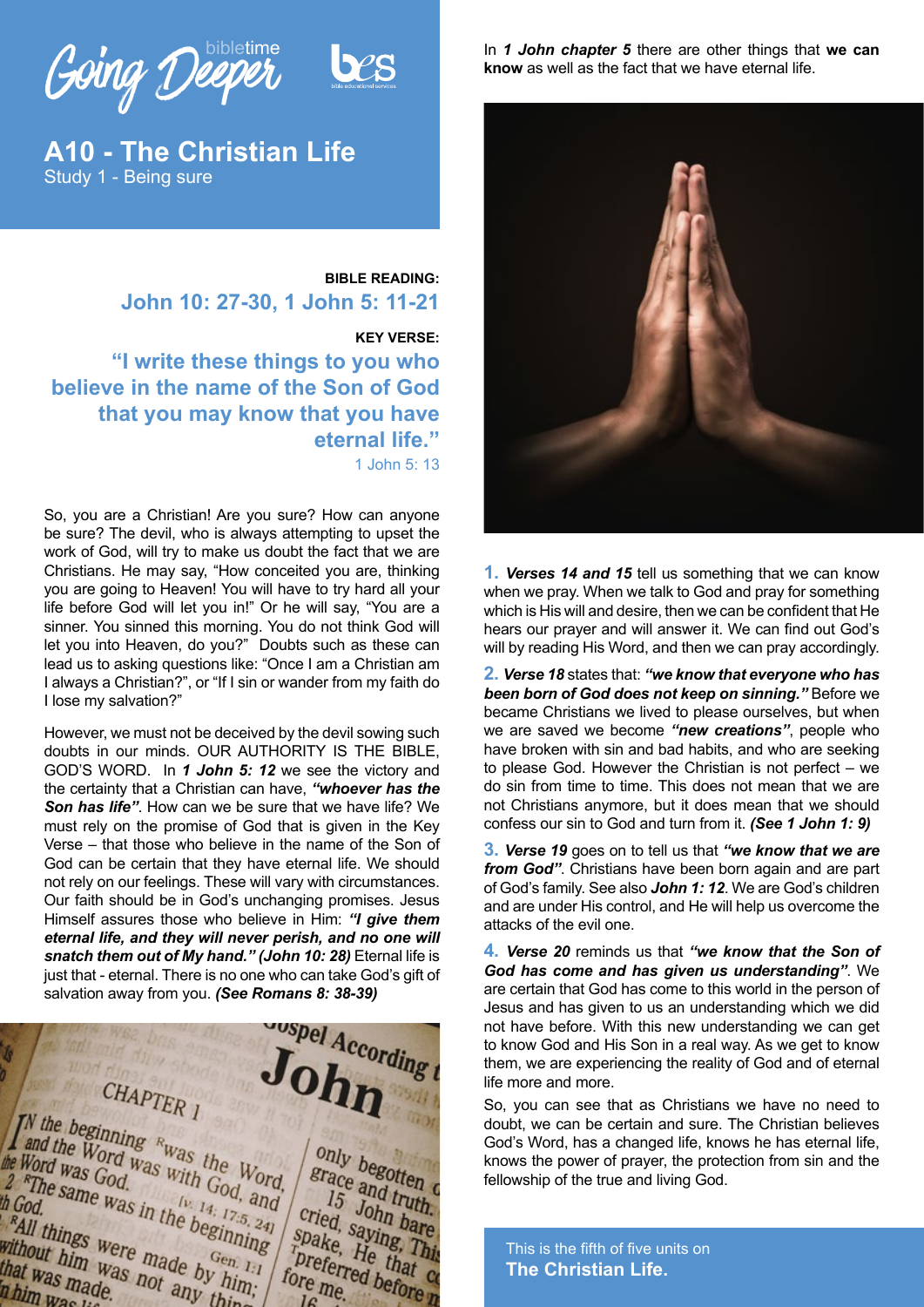Going Deeper



**A10 - The Christian Life** Study 2 - Serving God

### **BIBLE READING: Romans 12: 9-13**

#### **KEY VERSE:**

**"I appeal to you therefore, brothers, by the mercies of God, to present your bodies as a living sacrifice, holy and acceptable to God, which is your spiritual worship."** Romans 12: 1

In the next three studies we will look in more detail at how God expects us to use our lives as Christians. Being saved is not merely a passport to Heaven. In A7 Study 1 we learned that Jesus is both our Saviour and Lord. This should impact our lives every day.

Many of the letters in the New Testament begin with the writer identifying himself as a servant. *(Romans 1: 1; Titus 1: 1; James 1: 1)* God's servants, however, are not just church leaders or those who have jobs in Christian work – rather, it is all Christians who have been purified *"from dead works TO SERVE the living God". (Hebrews 9: 14)*

Think of how much God has done for each of us. Christ offered His body when He laid down His life as a sacrifice for our sins on the cross. The Key Verse explains that it is our best and most obvious response that we should now offer our bodies to God for Him to use for His glory. Our willingness to serve is one way in which God wants us to worship Him.

Service certainly includes being useful and involved in church activities, but it is more than this. It is motivated by God's love and His claim upon our lives, just as a servant is totally concerned with his master's business.



To understand more of what it means to be a servant, let's look at the characteristics of the Perfect Servant, the Lord Jesus:

#### **1. HIS OBEDIENCE**

Jesus spoke about His Father saying, *"I always do the things that are pleasing to Him." (John 8: 29)* This meant that He was *"obedient to the point of death…." (Philippians 2: 8)*

#### **2. HIS HUMILITY**

Being obedient involved humility. The Lord Jesus who created the universe was willing to come to earth and do the work of a servant. *Mark 10: 45* states *"the Son of Man came not to be served but to serve….."*. The act of washing the disciples' feet *(John 13: 3-5)* was a preview of how He was about to serve in a far greater way when He would give His life for us.

#### **3. HIS COMPASSION**

Jesus showed His love to people by recognising and meeting their needs in His life of service. To Him, people were *"like sheep without a shepherd". (Matthew 9: 36)* He had compassion on the sick, the bereaved, the hungry and all who needed forgiveness.

#### **4. HIS FATHER'S GLORY**

As a servant, Jesus' ultimate purpose was always to bring glory to His Father. When He anticipated the cross and the outcome of sinners being saved from sin, He knew that the result would glorify God. *(John 12: 27-28; John 17: 1)*

There is much that we can learn from the example of the Lord Jesus as a servant. God expects you to be obedient and promote His interests rather than your own. You can pray for opportunities to show God's love to others and share the good news of the Gospel. Christian service is a demonstration of Christ living in you as seen by your words and actions. This will be a means of bringing glory to God.

We can learn from the examples of others' service in the Bible and also from more recent life-stories of Christians. In Acts 3: 1-10 Peter and John were going to the Temple for daily prayer when they had an opportunity to serve.

Note the following points:

- Peter and John stopped with a man and took note of his need. *(verses 3, 4)*
- By themselves they could not help but they pointed him to Jesus who could help. *(verses 5, 6)*
- The end result brought praise and glory to God. *(verses 8-10)*

Peter and John served God in the place where they were. Likewise, each day, God will bring you into contact with people in need of Him. It is God who is the source of strength as we serve, not ourselves. *(Philippians 4: 13)* Our service brings joy in this life but we can also be sure that we will have a future reward - *"If anyone serves Me, the Father will honour Him." (John 12: 26)*

This is the fifth of five units on **The Christian Life.**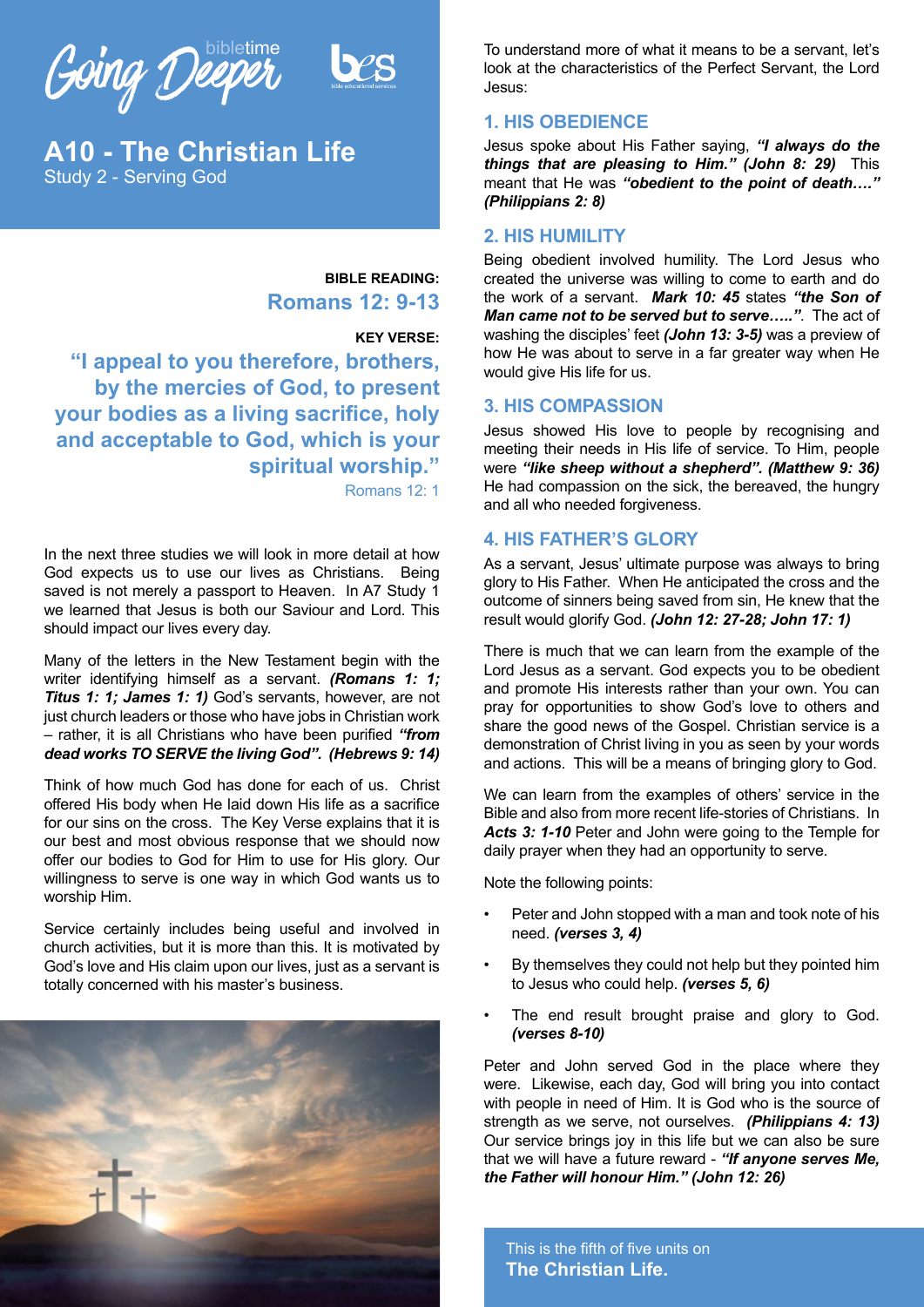**Answer Sheet A10 - The Christian Life** Study 1 - Being Sure

Leader's Comments:

| <u> 1989 - Johann John Stein, markin fan it ferskearre fan it ferskearre fan it ferskearre fan it ferskearre fan</u>                                                                                                                                                                                                                                               | ." (Verse 13) |
|--------------------------------------------------------------------------------------------------------------------------------------------------------------------------------------------------------------------------------------------------------------------------------------------------------------------------------------------------------------------|---------------|
|                                                                                                                                                                                                                                                                                                                                                                    |               |
| we know that we have $\qquad \qquad$ $\qquad \qquad$ $\qquad \qquad$ $\qquad \qquad$ $\qquad \qquad$ $\qquad \qquad$ $\qquad \qquad$ $\qquad \qquad$ $\qquad \qquad$ $\qquad \qquad$ $\qquad \qquad$ $\qquad \qquad$ $\qquad$ $\qquad \qquad$ $\qquad$ $\qquad$ $\qquad$ $\qquad$ $\qquad$ $\qquad$ $\qquad$ $\qquad$ $\qquad$ $\qquad$ $\qquad$ $\qquad$ $\qquad$ |               |
|                                                                                                                                                                                                                                                                                                                                                                    |               |
|                                                                                                                                                                                                                                                                                                                                                                    | ." (Verse 18) |
|                                                                                                                                                                                                                                                                                                                                                                    |               |
|                                                                                                                                                                                                                                                                                                                                                                    | ." (Verse 20) |
| Read 1 John 5: 11-12 again and write short answers to these questions:                                                                                                                                                                                                                                                                                             |               |
|                                                                                                                                                                                                                                                                                                                                                                    |               |
| b) Where does this life come from?                                                                                                                                                                                                                                                                                                                                 |               |
|                                                                                                                                                                                                                                                                                                                                                                    |               |
|                                                                                                                                                                                                                                                                                                                                                                    |               |
| Read the verses below and briefly explain from each verse what God promises to those<br>who believe in Him:                                                                                                                                                                                                                                                        |               |
| a) John 1:12 $\blacksquare$                                                                                                                                                                                                                                                                                                                                        |               |

| b) John 3: 16                                                           |  |  |
|-------------------------------------------------------------------------|--|--|
| c) John 5: 24<br><u> 1986 - Jan Samuel Barbara, politik a politik (</u> |  |  |
| d) John 6: 37                                                           |  |  |
| e) John 10: 28                                                          |  |  |

# **4. Answer TRUE or FALSE:**

Name: Address:

> a) Christians can be sure that they are going to Heaven. b) We can rely on our feelings to assure us of our salvation. c) Christians can rely on the promises of God which are found in His Word. d) A Christian never sins. *\_\_\_\_\_\_\_\_\_\_\_\_* e) A Christian does not go on sinning. *\_\_\_\_\_\_\_\_\_\_\_\_* f) A Christian can know God in a real way because God gave him an understanding when he believed in the Son of God. *\_\_\_\_\_\_\_\_\_\_\_\_* **/6**

**THINK:** Many Christians find real assurance in their faith by memorising and believing *John 10: 28* which reminds us of the security we have in the Lord Jesus. Why not take some time to memorise this verse?

Return address on back of answer sheet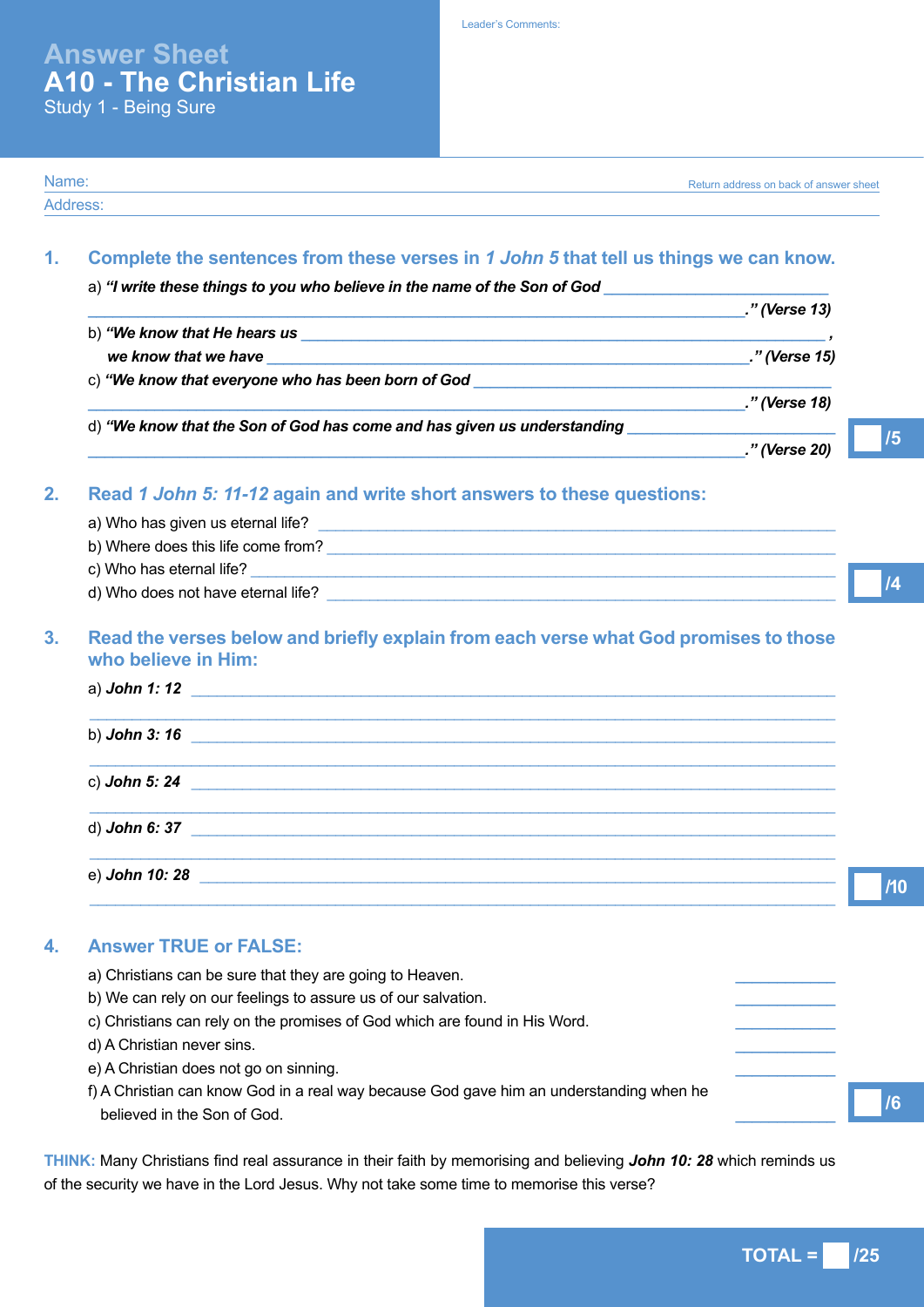Leader's Comments:

# **Answer Sheet A10 - The Christian Life** Study 2 - Serving God

**1. Explain why it is an obvious response for a Christian to serve God? Use** *Romans 12:1*  **to help you. the state of the state of the state of the state of the state of the state of the state of the state of the state of the state of the state of the state of the state of the state of the state of the state o** 

 $\_$  ,  $\_$  ,  $\_$  ,  $\_$  ,  $\_$  ,  $\_$  ,  $\_$  ,  $\_$  ,  $\_$  ,  $\_$  ,  $\_$  ,  $\_$  ,  $\_$  ,  $\_$  ,  $\_$  ,  $\_$  ,  $\_$  ,  $\_$  ,  $\_$  ,  $\_$  ,  $\_$  ,  $\_$  ,  $\_$  ,  $\_$  ,  $\_$  ,  $\_$  ,  $\_$  ,  $\_$  ,  $\_$  ,  $\_$  ,  $\_$  ,  $\_$  ,  $\_$  ,  $\_$  ,  $\_$  ,  $\_$  ,  $\_$  ,

 $\_$  ,  $\_$  ,  $\_$  ,  $\_$  ,  $\_$  ,  $\_$  ,  $\_$  ,  $\_$  ,  $\_$  ,  $\_$  ,  $\_$  ,  $\_$  ,  $\_$  ,  $\_$  ,  $\_$  ,  $\_$  ,  $\_$  ,  $\_$  ,  $\_$  ,  $\_$  ,  $\_$  ,  $\_$  ,  $\_$  ,  $\_$  ,  $\_$  ,  $\_$  ,  $\_$  ,  $\_$  ,  $\_$  ,  $\_$  ,  $\_$  ,  $\_$  ,  $\_$  ,  $\_$  ,  $\_$  ,  $\_$  ,  $\_$  ,  $\_$  ,  $\_$  ,  $\_$  ,  $\_$  ,  $\_$  ,  $\_$  ,  $\_$  ,  $\_$  ,  $\_$  ,  $\_$  ,  $\_$  ,  $\_$  ,  $\_$  ,  $\_$  ,  $\_$  ,  $\_$  ,  $\_$  ,  $\_$  ,  $\_$  ,  $\_$  ,  $\_$  ,  $\_$  ,  $\_$  ,  $\_$  ,  $\_$  ,  $\_$  ,  $\_$  ,  $\_$  ,  $\_$  ,  $\_$  ,  $\_$  ,  $\_$  ,  $\_$  ,  $\_$  ,  $\_$  ,  $\_$  ,  $\_$  ,

 $\_$  ,  $\_$  ,  $\_$  ,  $\_$  ,  $\_$  ,  $\_$  ,  $\_$  ,  $\_$  ,  $\_$  ,  $\_$  ,  $\_$  ,  $\_$  ,  $\_$  ,  $\_$  ,  $\_$  ,  $\_$  ,  $\_$  ,  $\_$  ,  $\_$  ,  $\_$  ,  $\_$  ,  $\_$  ,  $\_$  ,  $\_$  ,  $\_$  ,  $\_$  ,  $\_$  ,  $\_$  ,  $\_$  ,  $\_$  ,  $\_$  ,  $\_$  ,  $\_$  ,  $\_$  ,  $\_$  ,  $\_$  ,  $\_$  ,  $\_$  ,  $\_$  ,  $\_$  ,  $\_$  ,  $\_$  ,  $\_$  ,  $\_$  ,  $\_$  ,  $\_$  ,  $\_$  ,  $\_$  ,  $\_$  ,  $\_$  ,  $\_$  ,  $\_$  ,  $\_$  ,  $\_$  ,  $\_$  ,  $\_$  ,  $\_$  ,  $\_$  ,  $\_$  ,  $\_$  ,  $\_$  ,  $\_$  ,  $\_$  ,  $\_$  ,  $\_$  ,  $\_$  ,  $\_$  ,  $\_$  ,  $\_$  ,  $\_$  ,  $\_$  ,  $\_$  ,  $\_$  ,  $\_$  ,

- **2. Look up** *Romans 1: 1, Titus 1: 1 and James 1: 1* **to find the names of two writers who referred to themselves as servants.**
- **3. How was the Lord Jesus obedient as a servant?**
- **4. Read** *John 13: 3-5* **and explain IN YOUR OWN WORDS how Jesus showed humility.**

| <b>Write TRUE or FALSE beside each statement:</b>                     |  |
|-----------------------------------------------------------------------|--|
| a) Service is to please our church leaders.                           |  |
| b) You must have a job in Christian work to be one of God's servants. |  |
| c) You can serve God in the places where you find yourself each day.  |  |
| d) Christian servants put God's interests before their own.           |  |
| e) Christians rely on their own strength to serve God.                |  |
| f) God the Father will honour anyone who serves Him.                  |  |

#### **7. Use the Bible Reading** *(Romans 12: 9-13)* **to answer these questions:**

| a) How are we to serve? (verse 11)                     |  |
|--------------------------------------------------------|--|
| b) What two ways of serving are mentioned in verse 13? |  |
|                                                        |  |
|                                                        |  |

# **8. Read** *Acts 3: 1-10* **again and answer the following questions:**

| a) Where were Peter and John going?                        |    |
|------------------------------------------------------------|----|
| b) What was the problem of the man whom they met?          |    |
| c) What could Peter and John not give him?                 |    |
| d) In whose name was the man healed?                       |    |
| e) In what ways did the healing glorify God? (verses 8-10) |    |
|                                                            | /6 |

**THINK:** Think about the appeal which Paul makes in *Romans 12: 1*. (Key Verse) How will you respond in light of *"the mercies of God"* which have been shown to you?

**/2**

**/2**

**/2**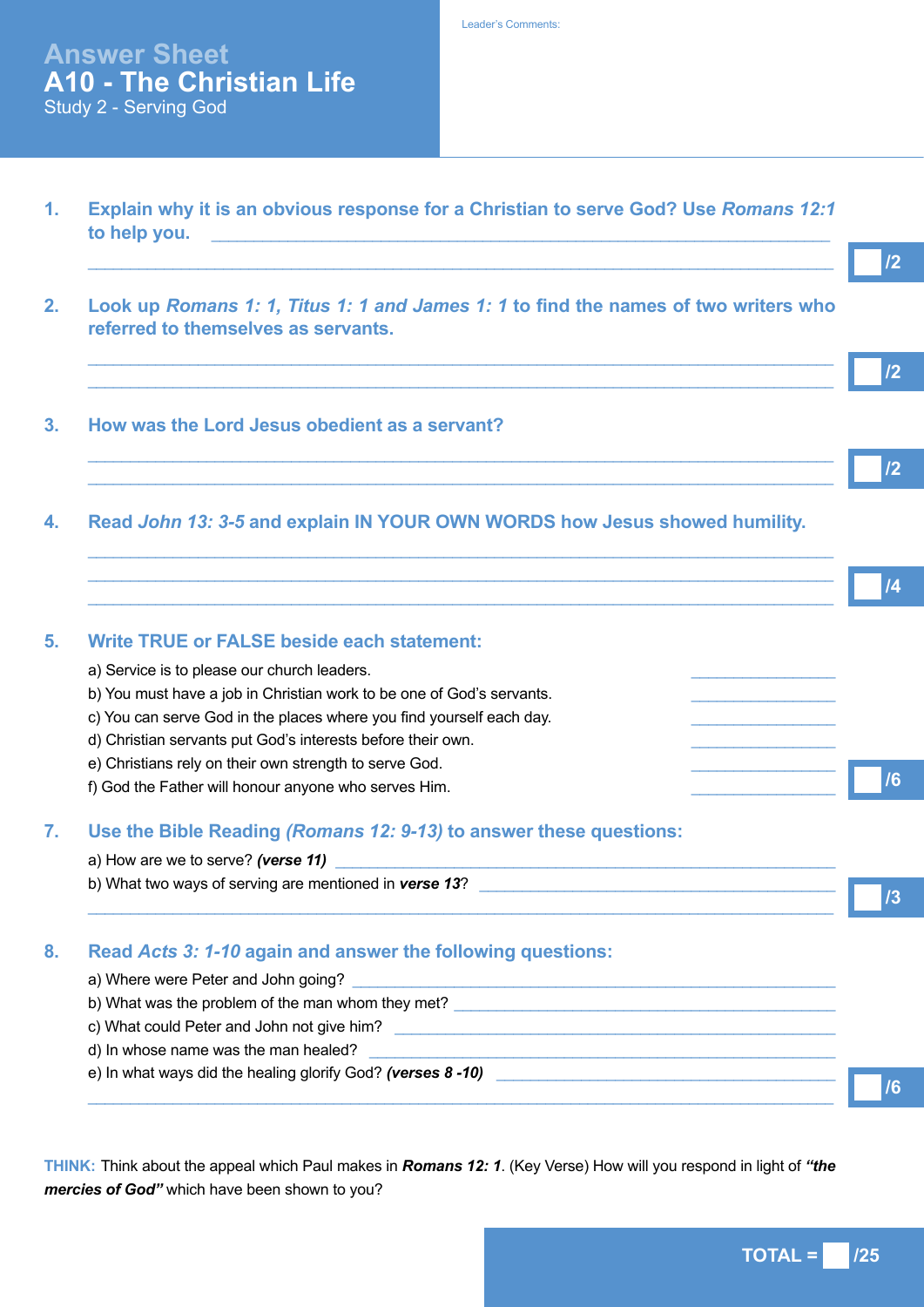|                                                            | b) What good works would a Christian need to do for the brother or sister mentioned in verse 15?                                                                                                                                       |
|------------------------------------------------------------|----------------------------------------------------------------------------------------------------------------------------------------------------------------------------------------------------------------------------------------|
| c) What did Abraham do to prove that his faith was active? |                                                                                                                                                                                                                                        |
|                                                            | d) Write the verse number which tells us that Abraham demonstrated both faith and works together.                                                                                                                                      |
|                                                            | Look up these references and connect them with what they tell us about good works.                                                                                                                                                     |
| <b>Titus 2: 7</b>                                          | God's people are eager to do good.                                                                                                                                                                                                     |
| <b>Titus 2: 14</b>                                         | Set an example by doing good.                                                                                                                                                                                                          |
| <b>Titus 3: 1</b>                                          | God's people are ready to do good                                                                                                                                                                                                      |
| <b>Read Titus 3: 8, 14;</b>                                |                                                                                                                                                                                                                                        |
|                                                            |                                                                                                                                                                                                                                        |
|                                                            | b) What are the two benefits of this which are mentioned in verse 14?                                                                                                                                                                  |
| Look up Romans 16: 12,13;                                  |                                                                                                                                                                                                                                        |
|                                                            | a) Name the three women commended for working for the Lord.                                                                                                                                                                            |
|                                                            | b) Who had acted like a mother to Paul?<br><u> and the manual contract of the set of the set of the set of the set of the set of the set of the set of the set of the set of the set of the set of the set of the set of the set o</u> |
|                                                            | <u> 1980 - Johann John Stoff, deutscher Stoff, der Stoff, der Stoff, der Stoff, der Stoff, der Stoff, der Stoff, </u>                                                                                                                  |
| injured man. (Luke 10: 25-27)                              | Explain IN YOUR OWN WORDS the good deeds which the Good Samaritan did for the                                                                                                                                                          |
|                                                            |                                                                                                                                                                                                                                        |
|                                                            |                                                                                                                                                                                                                                        |
|                                                            | Read 1 Peter 2: 12. What impact can good works have on those who do not believe?                                                                                                                                                       |

**THINK:** What opportunities has God created in your life to do good works at home, at school, at work or in your church community or neighbourhood? Pray about what God would have you do.

 $TOTAL = 125$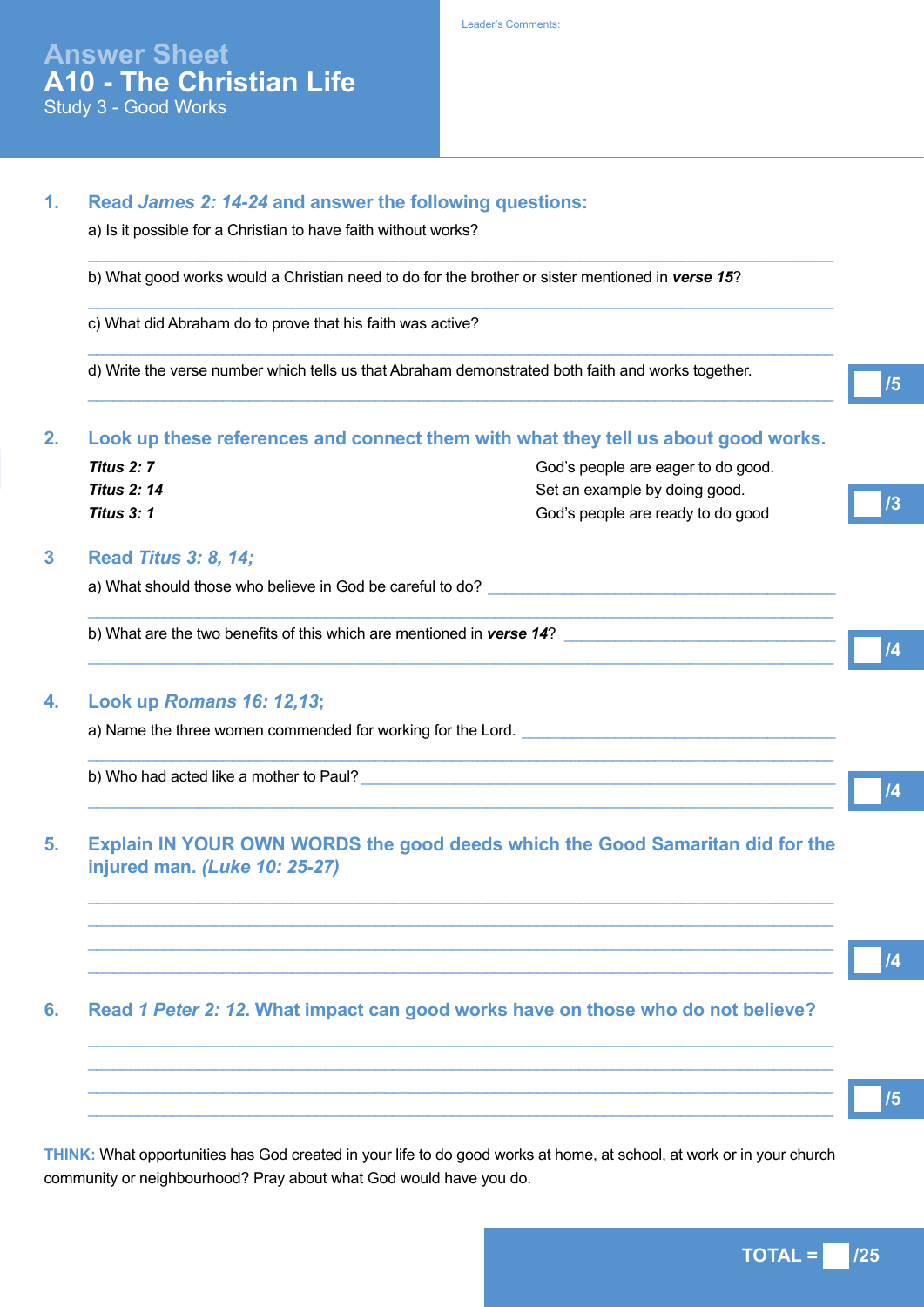# **Answer Sheet A10 - The Christian Life**

Study 4 - The Christian as a Steward

#### **1. Use lines to connect the phrases in the left column with the Bible references on the right column.**

| a) Everything in the earth belongs to God.                 | <b>Genesis 1: 28</b> |
|------------------------------------------------------------|----------------------|
| b) God wants us to enjoy His creation.                     | Genesis 2: 15        |
| c) God gave humans authority (dominion) over His creation. | Jeremiah 2: 7a       |
| d) God has entrusted creation to our care.                 | <b>Psalm 24: 1</b>   |

# **2. Read the Parable of the Talents again** *(Matthew 25: 14-30).*

a) Complete the grid below. The first line has been done for you.

|             | Number of<br><b>Talents given</b> | What the servant<br>did with the talent(s) | Number of Talents on<br>the Master's return | What the<br><b>Master said</b> |
|-------------|-----------------------------------|--------------------------------------------|---------------------------------------------|--------------------------------|
| 1st Servant | 5                                 | traded                                     | 10                                          | Well done!                     |
| 2nd Servant |                                   |                                            |                                             |                                |
| 3rd Servant |                                   |                                            |                                             |                                |

 $\_$  ,  $\_$  ,  $\_$  ,  $\_$  ,  $\_$  ,  $\_$  ,  $\_$  ,  $\_$  ,  $\_$  ,  $\_$  ,  $\_$  ,  $\_$  ,  $\_$  ,  $\_$  ,  $\_$  ,  $\_$  ,  $\_$  ,  $\_$  ,  $\_$  ,  $\_$  ,  $\_$  ,  $\_$  ,  $\_$  ,  $\_$  ,  $\_$  ,  $\_$  ,  $\_$  ,  $\_$  ,  $\_$  ,  $\_$  ,  $\_$  ,  $\_$  ,  $\_$  ,  $\_$  ,  $\_$  ,  $\_$  ,  $\_$  ,

 $\_$  ,  $\_$  ,  $\_$  ,  $\_$  ,  $\_$  ,  $\_$  ,  $\_$  ,  $\_$  ,  $\_$  ,  $\_$  ,  $\_$  ,  $\_$  ,  $\_$  ,  $\_$  ,  $\_$  ,  $\_$  ,  $\_$  ,  $\_$  ,  $\_$  ,  $\_$  ,  $\_$  ,  $\_$  ,  $\_$  ,  $\_$  ,  $\_$  ,  $\_$  ,  $\_$  ,  $\_$  ,  $\_$  ,  $\_$  ,  $\_$  ,  $\_$  ,  $\_$  ,  $\_$  ,  $\_$  ,  $\_$  ,  $\_$  ,

 $\_$  ,  $\_$  ,  $\_$  ,  $\_$  ,  $\_$  ,  $\_$  ,  $\_$  ,  $\_$  ,  $\_$  ,  $\_$  ,  $\_$  ,  $\_$  ,  $\_$  ,  $\_$  ,  $\_$  ,  $\_$  ,  $\_$  ,  $\_$  ,  $\_$  ,  $\_$  ,  $\_$  ,  $\_$  ,  $\_$  ,  $\_$  ,  $\_$  ,  $\_$  ,  $\_$  ,  $\_$  ,  $\_$  ,  $\_$  ,  $\_$  ,  $\_$  ,  $\_$  ,  $\_$  ,  $\_$  ,  $\_$  ,  $\_$  ,

 $\_$  ,  $\_$  ,  $\_$  ,  $\_$  ,  $\_$  ,  $\_$  ,  $\_$  ,  $\_$  ,  $\_$  ,  $\_$  ,  $\_$  ,  $\_$  ,  $\_$  ,  $\_$  ,  $\_$  ,  $\_$  ,  $\_$  ,  $\_$  ,  $\_$  ,  $\_$  ,  $\_$  ,  $\_$  ,  $\_$  ,  $\_$  ,  $\_$  ,  $\_$  ,  $\_$  ,  $\_$  ,  $\_$  ,  $\_$  ,  $\_$  ,  $\_$  ,  $\_$  ,  $\_$  ,  $\_$  ,  $\_$  ,  $\_$  ,

 $\_$  ,  $\_$  ,  $\_$  ,  $\_$  ,  $\_$  ,  $\_$  ,  $\_$  ,  $\_$  ,  $\_$  ,  $\_$  ,  $\_$  ,  $\_$  ,  $\_$  ,  $\_$  ,  $\_$  ,  $\_$  ,  $\_$  ,  $\_$  ,  $\_$  ,  $\_$  ,  $\_$  ,  $\_$  ,  $\_$  ,  $\_$  ,  $\_$  ,  $\_$  ,  $\_$  ,  $\_$  ,  $\_$  ,  $\_$  ,  $\_$  ,  $\_$  ,  $\_$  ,  $\_$  ,  $\_$  ,  $\_$  ,  $\_$  ,  $\_$  ,  $\_$  ,  $\_$  ,  $\_$  ,  $\_$  ,  $\_$  ,  $\_$  ,  $\_$  ,  $\_$  ,  $\_$  ,  $\_$  ,  $\_$  ,  $\_$  ,  $\_$  ,  $\_$  ,  $\_$  ,  $\_$  ,  $\_$  ,  $\_$  ,  $\_$  ,  $\_$  ,  $\_$  ,  $\_$  ,  $\_$  ,  $\_$  ,  $\_$  ,  $\_$  ,  $\_$  ,  $\_$  ,  $\_$  ,  $\_$  ,  $\_$  ,  $\_$  ,  $\_$  ,  $\_$  ,  $\_$  ,  $\_$  ,  $\_$  ,  $\_$  ,  $\_$  ,  $\_$  ,  $\_$  ,  $\_$  ,  $\_$  ,  $\_$  ,  $\_$  ,  $\_$  ,  $\_$  ,  $\_$  ,  $\_$  ,  $\_$  ,  $\_$  ,  $\_$  ,  $\_$  ,  $\_$  ,  $\_$  ,  $\_$  ,  $\_$  ,  $\_$  ,  $\_$  ,  $\_$  ,  $\_$  ,  $\_$  ,  $\_$  ,  $\_$  ,  $\_$  ,  $\_$  ,  $\_$  ,  $\_$  ,  $\_$  ,  $\_$  ,  $\_$  ,  $\_$  ,  $\_$  ,

b) Why was the Master pleased with the first and the second servants?

c) Why was the Master angry with the third servant?

#### **3. Read** *1 Peter 4: 10-11* **again:**

a) How are we to use the gifts which God has given us?

b) Which two gifts are mentioned in this passage?

# **4. Read** *2 Corinthians 9: 7* **again and explain IN YOUR OWN WORDS what our attitude should be when we give.**

#### **5. Read the verses below and briefly explain what they teach us about being good stewards of our time.**

| a) Ecclesiastes 3: 1         |  |  |
|------------------------------|--|--|
| b) <i>Ephesians 5: 15-16</i> |  |  |
| с) <b>Psalm 90: 12</b>       |  |  |

**THINK:** What changes to my lifestyle do I need to make in the week ahead to be a wise steward of my talents, my money, and my time?

Return your completed answer sheet to:



**/10**

**/3**

**/2**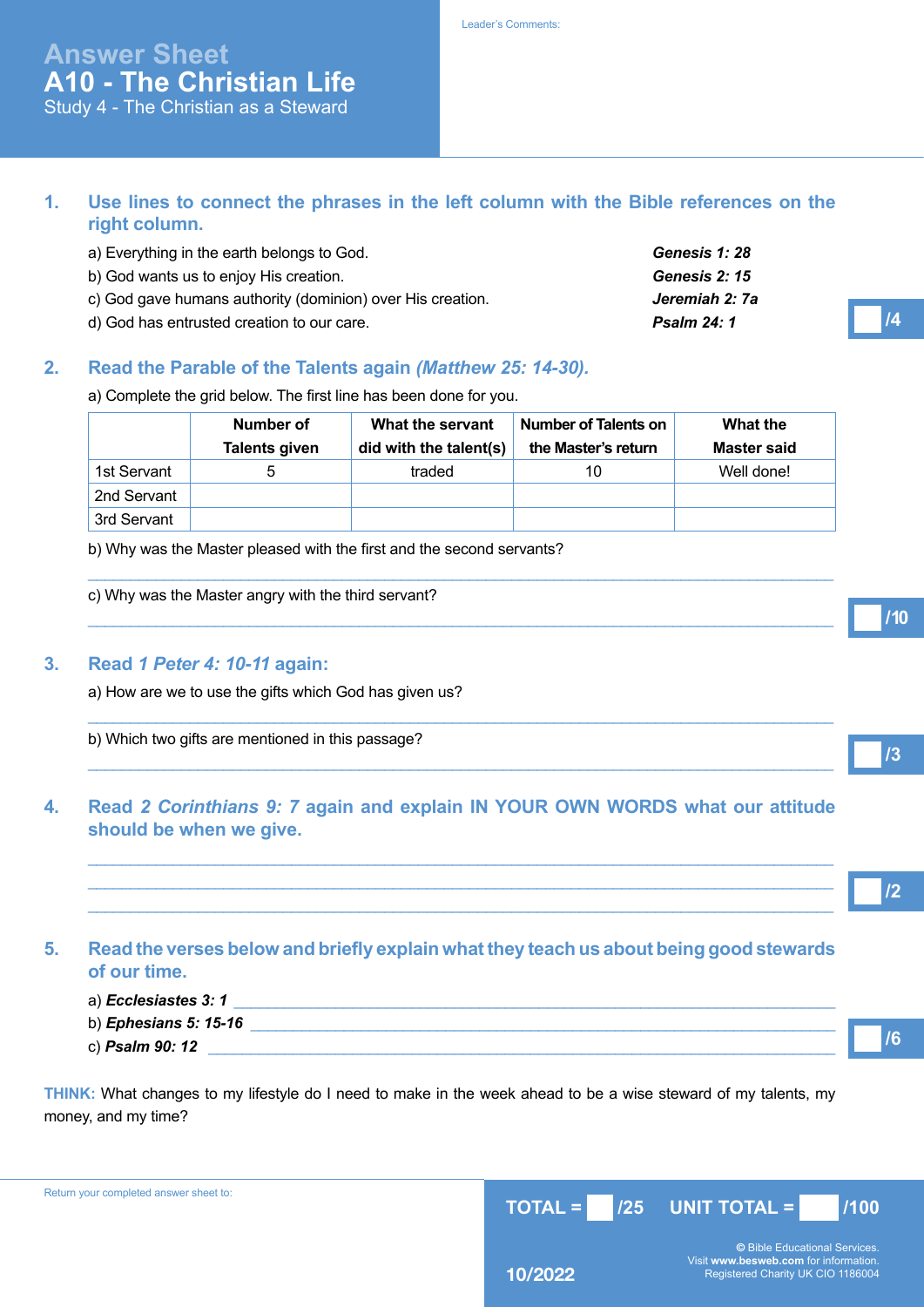Going Deeper



**A10 - The Christian Life** Study 3 - Good Works

> **BIBLE READING: James 2: 14-24; 3: 13**

#### **KEY VERSE:**

**"For we are His workmanship, created in Christ Jesus for good works, which God prepared beforehand, that we should walk in them."** Ephesians 2: 10

In this Study we will look at a subject which is an integral part of Christian life – that of "doing good" or "good works". We will look at what the Bible says about good works under a number of headings.

#### **1. WHO CAN DO GOOD WORKS?**

We must be clear at the outset that *"good works"* are not a means of salvation. As Christians, we are saved not on our own merits but by God's grace. Nothing we do can add to our salvation or cause God to love us any more than He already loves us. *Ephesians 2: 8-10* explains that our salvation is *"not a result of works"*, but that having accepted salvation as a gift, we are now ready to do the good works which God prepared for us in advance to do. (Key Verse) This is exciting and gives a whole new purpose to our Christian lives! God has designed each of us so that there are specific tasks we can do for Him.

In addition to this purpose, James explains that good works are the visible evidence of our faith. Our Bible Reading explains that faith which is not accompanied by works is dead! *(James 2: 17)*

#### **2. WHO ARE GOOD WORKS FOR?**

In the Sermon on the Mount, Jesus Himself spoke about letting *"your light shine before others, so that they may see your good works and give glory to your Father who is in Heaven." (Matthew 5: 16)* Paul says, *"...let us do good to everyone, and especially to those who are of the household of faith." (Galatians 6: 10)* Good works help those to whom they are directed, are a means of witness to others but are ultimately for God.

#### **3. ARE THERE EXAMPLES TO FOLLOW?**

The greatest example is the Lord Jesus who *"went about doing good". (Acts 10: 38)* In previous studies we have noted that we are His followers and should seek to live as He did. Dorcas, a Christian lady who lived in Joppa, was commended for being *"full of good works and acts of* 

*charity."* For her, this involved using her skills to make clothes for widows. *(Acts 9: 36, 39)* At the end of his letter to the Romans, Paul refers to a number of Christians who had *"worked hard in the Lord." (Romans 16: 12-13)* Another example is Barnabas, whose name means *"son of encouragement"*. He is described as a good man and clearly supported many in the church by his words and actions. *(Acts 11: 23-24)* 

#### **4. WHAT SHOULD BE OUR ATTITUDE OF HEART?**

Jesus said, *"Beware of practising your righteousness before other people in order to be seen by them..."*; in other words, good works are not about showing off! *(Matthew 6: 1)* When Paul wrote to Titus, he mentioned being eager to do good, ready to do good and being devoted to doing good.

The parable of the Good Samaritan is about a man who did good by loving his neighbour as himself. *(Luke 10: 25-37)*  He gave of his time, showed compassion to the injured man and was ready to use his possessions to help. He was so devoted to doing good in that he promised to return to the inn and give more money to ensure the man's recovery.

#### **5. WHAT OPPORTUNITIES ARE THERE FOR US?**

We need to pray that the Holy Spirit will prompt and enable us to do what we can. Good works can begin at home in our own families by being helpful and thoughtful. There are also the elderly, lonely and sick – perhaps there are individuals in your church fellowship to whom you could give encouragement and practical support. God wants us to help the poor and promises a reward for those who do so. *(Proverbs 19: 17)* There are many ways for Christians to show love and care - from supporting local food banks to contributing to crisis appeals from further afield.

The quotation by the famous preacher John Wesley (1703 – 91) helps us to think about the many opportunities given to us by God so that we can do the works He has prepared for us.

**Do all the good you can, by all the means you can, in all the ways you can in all the places you can, at all the times you can, to all the people you can, as long as you ever can.**



- John Wesley

This is the fifth of five units on **The Christian Life.**